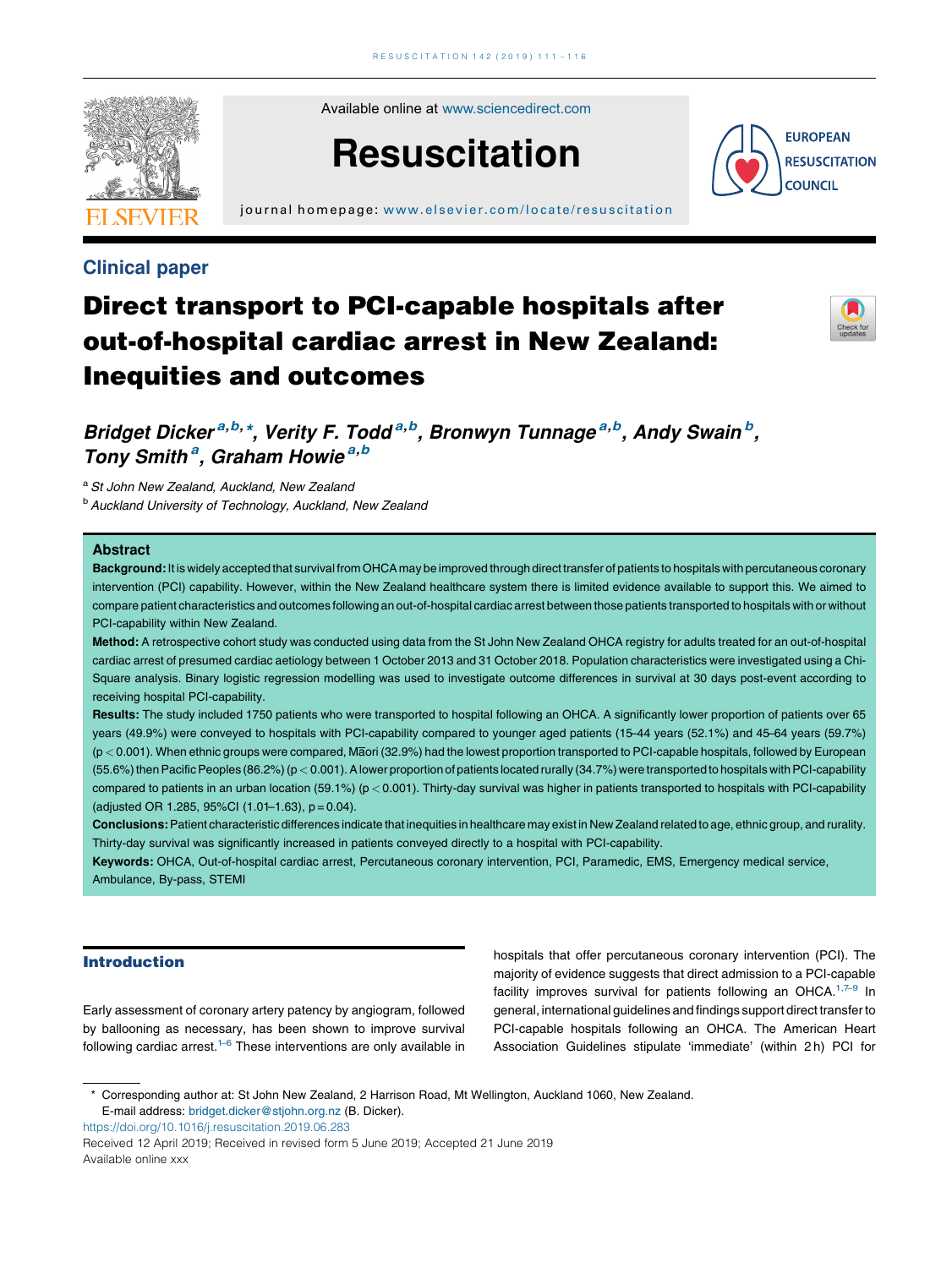patients admitted with return of spontaneous circulation (ROSC) following an OHCA.<sup>[10](#page-5-0)</sup> The European Association for Percutaneous Cardiovascular Interventions recommends similar timeframes.<sup>3</sup> In Perth, Western Australia, ambulance transport of patients following an OHCA to an initial local, non-PCI-capable, hospital added 161 min before arrival at a PCI facility, and was associated with a significant decrease in survival to hospital discharge. $11$  In contrast, other studies have found that the PCI-capability of the destination hospital made no difference to survival. $4,12$ 

It is possible that survival could be influenced negatively by either a prolonged time spent in a non-PCI-capable hospital, or longer transport times due to bypassing the nearest hospital. $11,13$  [This](#page-5-0) is of particular relevance to emergency medical services (EMS) in deciding whether patients who achieve ROSC following an OHCA should be transported to the nearest local area hospital (which may not be PCIcapable), or directly to a PCI-capable facility by employing a bypass protocol. In New Zealand there is no national stand-alone protocol that stipulates direct conveyance of patients to a PCI-capable hospital following an OHCA of suspected cardiac cause. However, in some urban areas of New Zealand, the EMS may bypass the nearest hospital if post-ROSC ST-segment elevation is indicated on a 12-lead electrocardiogram. Given the unique population and geography of New Zealand, it remains unknown if international findings and guidelines regarding direct conveyance to a PCI-capable hospital are generalisable to this population.

The aims of this study were to investigate how PCI-capability of the receiving-hospital impacts on survival following adult OHCA in New Zealand, and to determine whether patient characteristics differed between the PCI-capability groups.

### **Methods**

#### Study design

This was a retrospective cohort study that compared patient characteristics and outcomes between two groups of adult patients with ROSC sustained on arrival at the receiving hospital following an OHCA. The variable of interest was whether the receiving-hospital was PCI-capable.

The study was performed across the country of New Zealand, with the exclusion of the Wellington region. The Wellington region, which contains 10% of the New Zealand resident population, is serviced by the Wellington Free Ambulance service and at the time of the study, data were unavailable for this service.

#### The St John OHCA Registry

The St John OHCA Registry contains data for all OHCA attended by New Zealand's largest EMS, St John (but excluding events in the Wellington region).<sup>[14](#page-5-0)</sup> Variables collected in the St John OHCA Registry include whether resuscitation was attempted, patient age and sex, arrest aetiology, whether an event was witnessed (EMS or bystander), performance of bystander CPR, community defibrillation, shockable presenting rhythm, EMS response time (time from call pickup in the call-centre to vehicle arriving at the scene), EMS transport time (time from ambulance departing the scene to arrival at hospital), location (aged care/healthcare facility/home/public/other), and geographic location of the event (urban/rural).

#### Inclusion and exclusion criteria

All patients aged 15 years and older treated for an OHCA between 1 Oct 2013 and 31 Oct 2018 (61 months) were screened for inclusion. Events were included if they were of presumed cardiac aetiology (traumatic arrests were excluded) with ROSC achieved and sustained until handover at the receiving-hospital, irrespective of whether the arrest occurred in the presence of EMS.

#### PCI-capability

PCI-capability was defined as hospitals having 24/7 facilities available for PCI. Hospitals with partial PCI-capability, for example those where PCI was available during 'office-hours' only, were excluded from this study.

#### **Ethnicity**

Patient ethnicity was recorded by the attending ambulance officer at the incident. Ethnicities analysed in this study were: Maori (the indigenous population of New Zealand), Pacific Peoples (people predominantly from South Pacific Islands including Samoan, Cook Islands Maori, Tongan and Niuean), and European. Other residual ethnicities that made up less than 5% of the cardiac arrest registry data were included within the European cohort.<sup>[15](#page-5-0)</sup>

#### **Rurality**

Rurality (urban versus rural) was determined by Statistics NZ 2013 Census meshblocks aligned to the address/location of the OHCA event.<sup>[16](#page-5-0)</sup> For the purposes of this study, urban versus rural was defined by the following meshblock descriptors: urban included 'main urban area' and 'secondary urban area', whilst rural included 'minor urban area', 'other rural' and 'rural centre'. [16](#page-5-0)

#### Ministry of Health National Health Index data

Thirty-day mortality data was collected through linkage of the St John OHCA Registry data to National Health Index data.

#### **Ethics**

Ethical approval for this study was provided by the New Zealand Health and Disabilities Ethics Committee (No. HDEC 13/STH/192/ AM02) and the Auckland University of Technology Ethics Committee (No. 13/367).

#### Statistical analysis

Variables were described as totals and percentages of total numbers. A Pearson Chi-Squared test  $(X^2)$  and the z-test for column proportions was used to compare nominal values. Continuous variables (response time and travel time) were compared using the Mann–Whitney U Test. Binary logistic models were used to investigate outcome differences in survival to 30 days. Data are presented as odds ratios (OR) with 95% confidence intervals (CI). Covariates used in the adjusted models are described within the table descriptions. Data analysis was performed using IBM SPSS (V.25.0). A value <0.05 was considered statistically significant.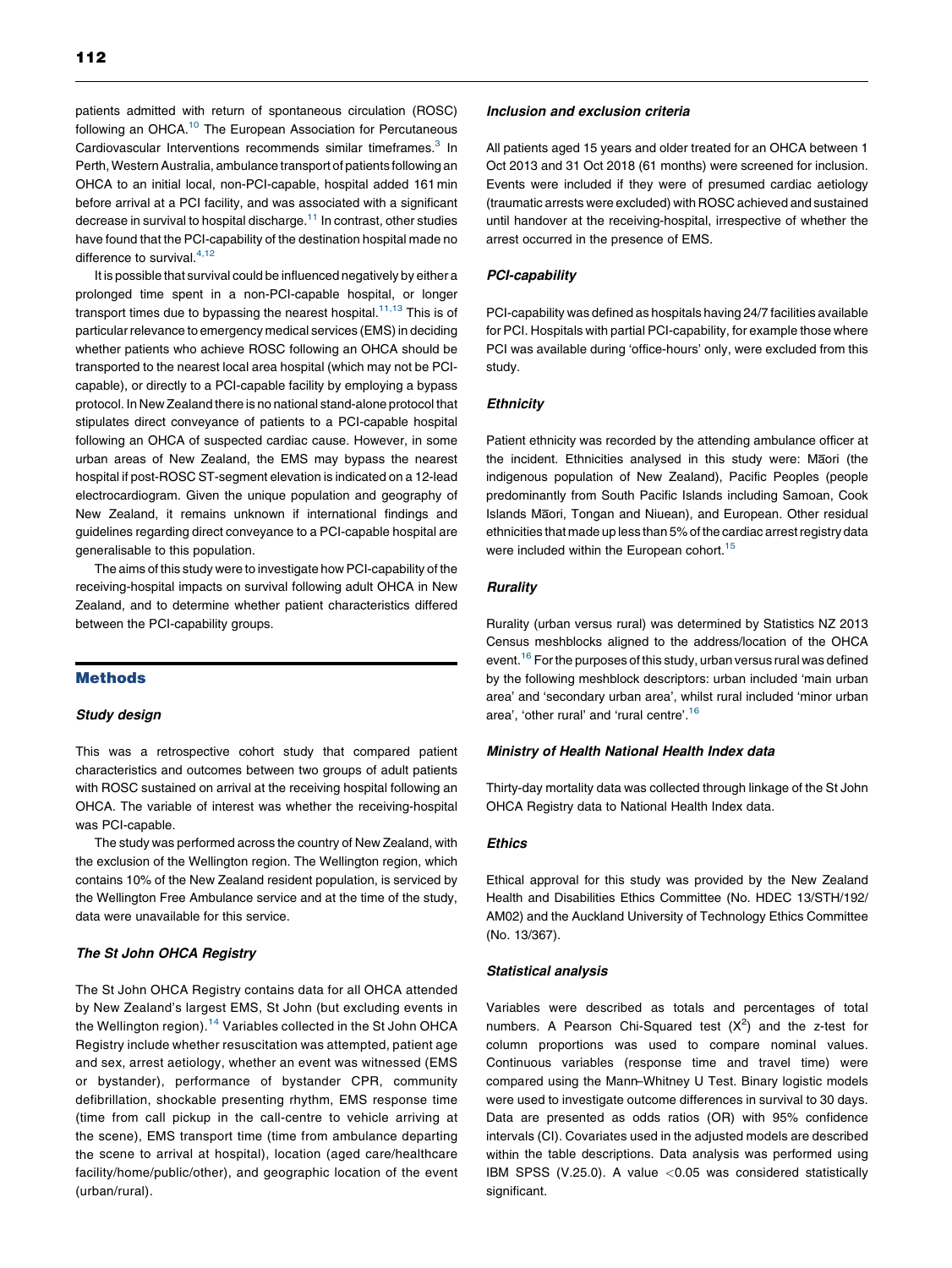#### **Results**

In total 1750 patients were included in the analysis, of which 940 (53.7%) were conveyed to PCI-capable hospitals, and 810 (46.3%) were transported to hospitals with no PCI-capability. See Fig. 1.

#### Population characteristics

A significantly lower proportion of patients over 65 years ( $n = 470$ , 49.9%) were conveyed to hospitals with PCI-capability compared to younger aged patients 15–44 years ( $n = 88$ , 52.1%) and 45–64 years  $(n = 382, 59.7%)$  ( $p < 0.001$ ) [\(Table](#page-3-0) 1).

Major differences in receiving-hospital were observed between ethnicities: Maori ( $n = 79$ , 32.9%) had the lowest proportion transported to PCI-capable hospitals, followed by European  $(n = 746)$ , 55.6%) then Pacific Peoples (n = 50, 86.2%) (p < 0.001).

#### System response characteristics

A higher proportion of patients that had received community defibrillation were observed in the PCI-capable destination cohort compared to the non-PCI-capable destination cohort ( $n = 192, 67.4\%$ versus  $n = 93, 32.6\%, p < 0.001$ ).

Ambulance response time was not significantly different between patients transported directly to a PCI-capable hospital versus those that were not  $(p=0.92)$ . However, the median transportation time was longer for patients transported directly to PCI-capable hospitals (13 min (IQR 8–20) versus 10 min (IQR  $5-20$ ,  $p < 0.001$ ).

A larger proportion of patients whose arrests occurred in urban localities were transported to a PCI-capable facility  $(n = 759,$ 59.1%) compared to those in rural locations  $(n = 131, 34.7\%)$ ,  $(p < 0.001)$ .

#### Survival at 30 days

Of the total patients transported to hospital with sustained ROSC after OHCA, 904 survived to 30 days (52.4%). However, a greater proportion of patients survived after transport to PCI-capable hospitals  $(n = 511, 56.5%)$  than those transported to a non-PCI-capable hospital  $(n = 393, 43.5%)$  ( $p < 0.001$ ). Following adjustment for confounding. patients transported directly to PCI-capable hospitals had significantly higher odds of survival than those patients transported to non-PCIcapable hospitals (OR 1.29, 95%CI  $(1.0 + 1.63)$ ,  $p = 0.04$ ), [Table](#page-3-0) 2.

#### **Discussion**

Our study shows that the PCI-capability of the receiving hospital was strongly associated with 30-day survival in patients following an OHCA with ROSC sustained to hospital admission in New Zealand. This is in line with international trends and international best practice.<sup>1,7–9</sup> Direct admission to a [PCI-capable](#page-4-0) hospital in New Zealand was associated with age, ethnicity, and rurality.

We identified an association between destination hospital and age, whereby the oldest patients ( $\geq$ 65 years) were underrepresented in the direct to PCI-capable hospital group. One possibility is that there are more elderly living in rural locations, however New Zealand population data does not support this. Both the 45-64 age group and the  $\geq$ 65 age group have the same proportions of their populations living rurally (both 24% rural/76% urban). Interestingly, the 15–44 age group have a lower proportion of their population in rural areas (17% rural/83% urban).<sup>16</sup> On the other hand, when these populations are looked at by domiciled district health board, there is a lower proportion of those in the  $>65$  age group whose domiciled district health board has a 24/7 PCI-capable hospital (49%) compared to those in the 15–44 (54%) or 45–64 (52%) age groups. Therefore locality may indeed contribute to this finding.<sup>17</sup> A similar trend has been observed in transportation to



Fig. 1 – Numbers meeting inclusion criteria: adult patients with an OHCA of presumed cardiac aetiology, with ROSC sustained to receiving-hospital, comparing those transported to hospitals with, versus without, PCI-capability.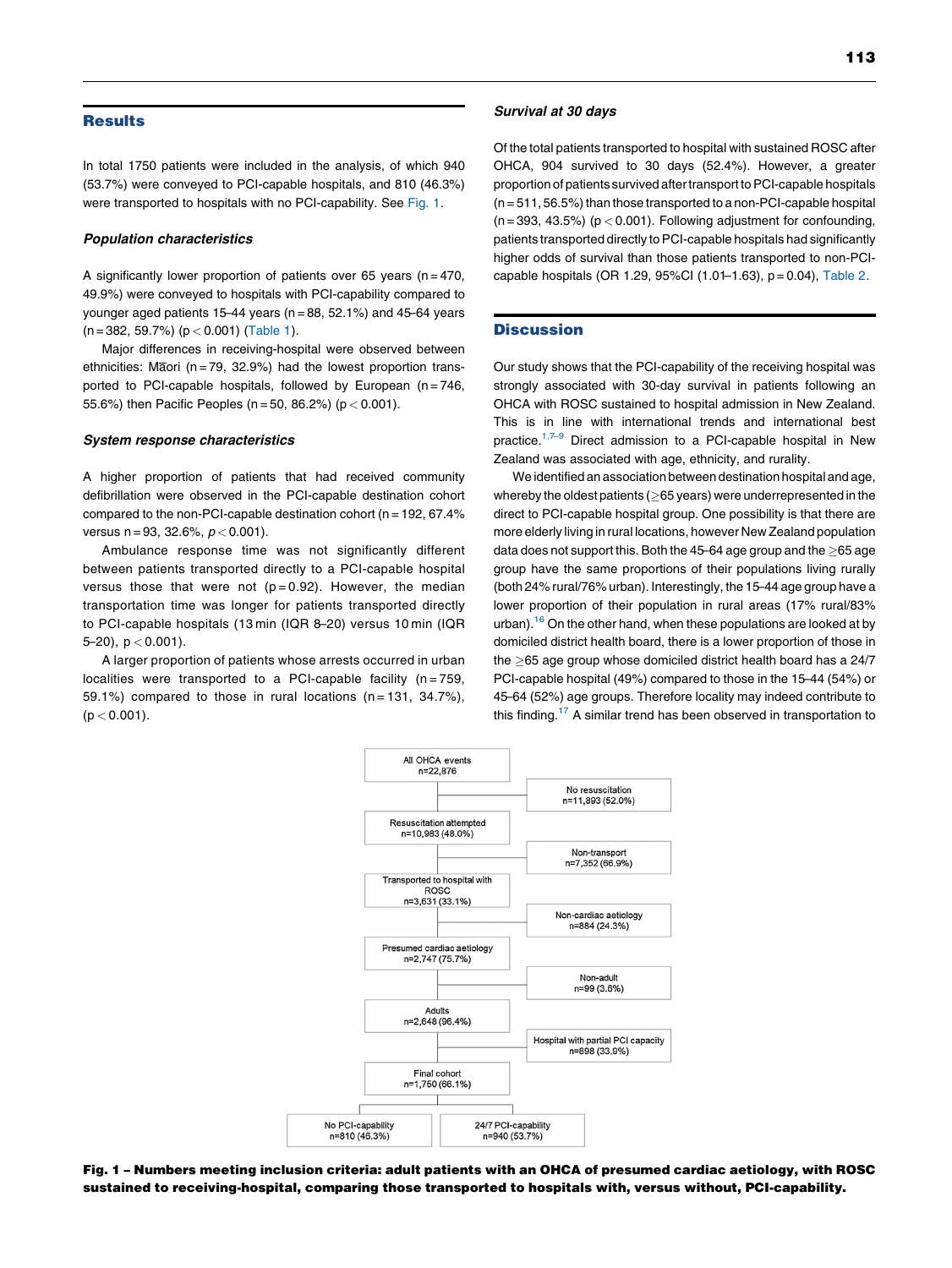<span id="page-3-0"></span>

|                                       |                                  | Table 1 – OHCA characteristics and outcomes by PCI-capability of receiving-hospital (n = 1750). |       |                   |       |                     |       |              |
|---------------------------------------|----------------------------------|-------------------------------------------------------------------------------------------------|-------|-------------------|-------|---------------------|-------|--------------|
|                                       |                                  | Total                                                                                           |       | No PCI-capability |       | 24/7 PCI-capability |       | p Values     |
|                                       |                                  | $\mathsf{n}$                                                                                    | $\%$  | n.                | $\%$  | n                   | $\%$  |              |
| <b>Population characteristics</b>     |                                  |                                                                                                 |       |                   |       |                     |       |              |
| Age                                   | Missing data                     | $\mathbf 0$                                                                                     | $0\%$ |                   |       |                     |       |              |
|                                       | 15-44                            | 169                                                                                             | 9.7%  | 81                | 47.9% | 88                  | 52.1% | 0.001        |
|                                       | 45-64                            | 640                                                                                             | 36.6% | 258               | 40.3% | 382                 | 59.7% |              |
|                                       | 65plus                           | 941                                                                                             | 53.8% | 471               | 50.1% | 470                 | 49.9% |              |
| <b>Sex</b>                            | Missing data                     | $\mathbf{0}$                                                                                    | 0%    |                   |       |                     |       |              |
|                                       | Female                           | 457                                                                                             | 26.1% | 226               | 49.5% | 231                 | 50.5% | 0.11         |
|                                       | Male                             | 1293                                                                                            | 73.9% | 584               | 45.2% | 709                 | 54.8% |              |
| Ethnicity                             | Missing data                     | 111                                                                                             | 6.3%  |                   |       |                     |       |              |
|                                       | European & Other                 | 1341                                                                                            | 76.6% | 595               | 44.4% | 746                 | 55.6% | < 0.001      |
|                                       | Maori                            | 240                                                                                             | 13.7% | 161               | 67.1% | 79                  | 32.9% |              |
|                                       | <b>Pacific Peoples</b>           | 58                                                                                              | 3.3%  | 8                 | 13.8% | 50                  | 86.2% |              |
| Utstein variables & system response   |                                  |                                                                                                 |       |                   |       |                     |       |              |
| <b>Witnessed status</b>               | Missing data                     | $\mathbf 0$                                                                                     | $0\%$ |                   |       |                     |       |              |
|                                       | Yes-EMS                          | 462                                                                                             | 26.4% | 217               | 47.0% | 245                 | 53.0% | 0.53         |
|                                       | <b>No</b>                        | 257                                                                                             | 14.7% | 126               | 49.0% | 131                 | 51.0% |              |
|                                       | Yes-bystander                    | 1031                                                                                            | 58.9% | 467               | 45.3% | 564                 | 54.7% |              |
| <b>Bystander CPR</b>                  | Missing data                     | 3                                                                                               | 0.2%  |                   |       |                     |       |              |
|                                       | <b>No</b>                        | 697                                                                                             | 39.8% | 329               | 47.2% | 368                 | 52.8% | 0.54         |
|                                       | Yes                              | 1050                                                                                            | 60%   | 480               | 45.7% | 570                 | 54.3% |              |
| Community defibrillation              | Missing data                     | $\mathbf{0}$                                                                                    | 0.00% |                   |       |                     |       |              |
|                                       | No                               | 1465                                                                                            | 83.7% | 717               | 48.9% | 748                 | 51.1% | < 0.001      |
|                                       | Yes                              | 285                                                                                             | 16.3% | 93                | 32.6% | 192                 | 67.4% |              |
| Shockable presenting rhythm           | Missing data                     | $\mathbf{0}$                                                                                    | $0\%$ |                   |       |                     |       |              |
|                                       | <b>No</b>                        | 487                                                                                             | 27.8% | 239               | 49.1% | 248                 | 50.9% | 0.15         |
|                                       | Yes                              | 1263                                                                                            | 72.2% | 571               | 45.2% | 692                 | 54.8% |              |
| Location                              | Missing data                     | $\mathbf 0$                                                                                     | 0%    |                   |       |                     |       |              |
|                                       | Aged care facility               | 28                                                                                              | 1.6%  | 14                | 50.0% | 14                  | 50.0% | 0.13         |
|                                       | Healthcare facility <sup>a</sup> | 72                                                                                              | 4.1%  | 28                | 38.9% | 44                  | 61.1% |              |
|                                       | Home                             | 967                                                                                             | 55.3% | 469               | 48.5% | 498                 | 51.5% |              |
|                                       | <b>Public</b>                    | 565                                                                                             | 32.3% | 241               | 42.7% | 324                 | 57.3% |              |
|                                       | Other                            | 118                                                                                             | 6.7%  | 58                | 49.2% | 60                  | 50.8% |              |
| <b>Rurality</b>                       | Missing data                     | 89                                                                                              | 5.10% |                   |       |                     |       |              |
|                                       | Urban                            | 1284                                                                                            | 73.4% | 525               | 40.9% | 759                 | 59.1% | $\leq$ 0.001 |
|                                       | <b>Rural</b>                     | 377                                                                                             | 21.5% | 246               | 65.3% | 131                 | 34.7% |              |
| Response time (mins) (median, (IQR))  | Missing data                     | $\overline{7}$                                                                                  | 0.40% |                   |       |                     |       |              |
|                                       | Response time                    | $7(5-10)$                                                                                       |       | $7(5-10)$         |       | $7(5-10)$           |       | 0.92         |
| Transport time (mins) (median, (IQR)) | Missing data                     | 179                                                                                             | 10%   |                   |       |                     |       |              |
|                                       | <b>Transport time</b>            | $12(7-20)$                                                                                      |       | $10(5-20)$        |       | $13(8-20)$          |       | < 0.001      |
| Thirty-day survival                   | Missing data                     | 24                                                                                              | 1.4%  |                   |       |                     |       |              |
|                                       | <b>No</b>                        | 822                                                                                             | 47.0% | 414               | 50.4% | 408                 | 49.6% | 0.004        |
|                                       | Yes                              | 904                                                                                             | 51.7% | 393               | 43.5% | 511                 | 56.5% |              |
|                                       |                                  |                                                                                                 |       |                   |       |                     |       |              |

#### Table 1 – OHCA characteristics and outcomes by PCI-capability of receiving-hospital (n =1750).

CPR, cardiopulmonary resuscitation; ROSC, return of spontaneous circulation.

 $\sigma$  p < 0.05 is significant;  $\chi^2$  test for nominal values; Mann–Whitney U-test for continuous values.

a Healthcare facility refers to non-hospital treatment localities such as a general practice clinic.

## Table 2 – Association between PCI-capability and survival to thirty-days (logistic regression).

|                                                                                                                                                                  |                               | <b>Unadjusted OR</b> | 95% CI          | Sig.    | <b>Adiusted OR</b> | 95% CI          | Sig. |  |  |  |
|------------------------------------------------------------------------------------------------------------------------------------------------------------------|-------------------------------|----------------------|-----------------|---------|--------------------|-----------------|------|--|--|--|
| PCI capability                                                                                                                                                   | No PCI-capability (reference) |                      |                 |         |                    |                 |      |  |  |  |
|                                                                                                                                                                  | 24/7 PCI-capability           | 1.32                 | $(1.09 - 1.60)$ | < 0.001 | 1.29               | $(1.01 - 1.63)$ | 0.04 |  |  |  |
| Adjusted for: age, sex, ethnicity, witnessed status, bystander CPR, community defibrillation, shockable rhythm, response time, location, rurality. Statistically |                               |                      |                 |         |                    |                 |      |  |  |  |

significant ( $p < 0.05$ ).

the most appropriate hospital for elderly major trauma patients.<sup>[18](#page-5-0)</sup> Given the increase in the aging population, additional research in this area is needed.

Our current study revealed striking ethnic differences in the type of hospital to which New Zealand patients with ROSC were transported.

Interestingly, Pacific Peoples had the highest proportion transported direct to a PCI-capable hospital, followed by Europeans, whilst Maori exhibited the lowest proportion of such transports. However, the actual numbers of Pacific Peoples with ROSC was small  $(n = 58)$ , representing only 3.5% of the total study cohort and therefore these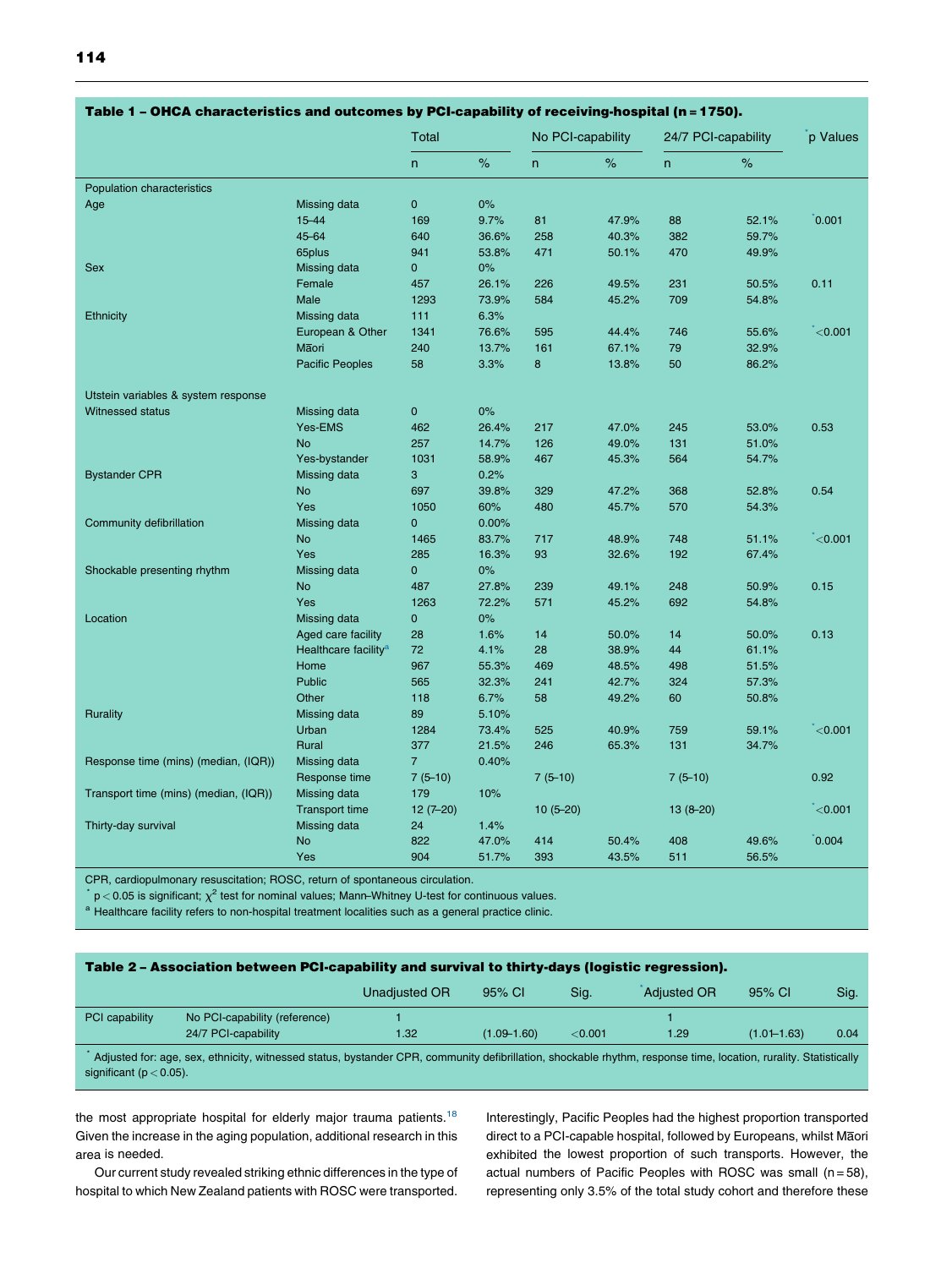<span id="page-4-0"></span>results should be treated with caution. The ethnic differences seen in the receiving-hospitals may well be confounded by the urban/rural divide. Pacific Peoples are predominantly urban-dwelling: nearly two-thirds live in the Auckland region.<sup>[19](#page-5-0)</sup> New Zealand's biggest urban area with a large 24/7 PCI-capable tertiary facility. By contrast, Maori, though still predominantly urban, are more likely than other ethnicities to live rurally. For example, the Gisborne and Northland regions contain higher percentages of Maori than other regions (48.9% and 32.4% of residents respectively, compared to the New Zealand average of 15%). Neither region has 24/7 PCI-capable facilities[.19](#page-5-0) Health inequities are well documented for Maori; rurality is one contributing dimension of this.<sup>[20](#page-5-0)</sup>

For both age and ethnicity, it is likely that the geographic location of the OHCA directly impacts on transport to a PCI-capable hospital. However, this study did not specifically investigate whether there was any bias on the part of attending ambulance crews or whether features of the cardiac arrest (shockable vs non-shockable rhythm, bystander CPR) could have influenced transport destination decisions. All these factors are deserving of future investigation.

Rurality is a straight-forward and obvious factor because 24/7 PCI-facilities in New Zealand are exclusively located in urban areas (i.e. major cities). This reality accounts for the rural/urban divide in PCI-capability of receiving-hospitals. In comparison, larger New Zealand cities have both suburban hospitals without PCI-capability and major tertiary centres with 24/7 capability and also hospitals providing PCI-capability during normal business hours. At the time of this study, if a STEMI was identified post-ROSC in such an urban centre then EMS were able to convey the patient directly to the PCI-capable hospital. There is no evidence in New Zealand as to whether ambulance crews should transport patients with ROSC, but without an indication of a STEMI, direct to the nearest suburban hospital or whether these should be bypassed in favour of a more distant PCI-capable facility. This study supports the bypass model. The difference in median transport time between the PCI-capable and non-PCI-capable hospitals in New Zealand was only three minutes. However, this does not take into account that diversion to a more distant PCIcapable hospital was not an option for rural centres at the time of this study. A similar study in North Carolina also showed a benefit in survival for bypassing non-PCI-capable facilities when the median time to bypass the nearest hospital incurred was only an additional three minutes. $21$  Of relevance to our more rural populations, Cournoyer et al. found a survival advantage in bypassing non-PCI-capable receiving-hospitals, so long as the extra transport time did not exceed  $14$  min.<sup>[13](#page-5-0)</sup> In general, an increase in median transport time from 10 to 13 min is unlikely to disadvantage a patient with ROSC and is likely to increase their chances of 30-day survival through admission to a PCI-capable facility. Whether there was an upper limit to this additional transport time, as proposed by some, could not be determined by our study.<sup>[13](#page-5-0)</sup> Given the geographic spread of rural populations within New Zealand, it will be important to assess whether extended transport times direct to PCI-capable hospitals are of benefit in this setting.

Clearly, in-hospital care affects the survival of out-of-hospital cardiac arrest patients with ROSC sustained to admission. International guidelines have been developed for best practice in the hospital care of these patients. $22-25$  and [adherence](#page-5-0) to such guidelines has been shown to improve survival.<sup>26,27</sup> [Immediate](#page-5-0) revascularisation via PCI, where indicated, is prominent among 115

guideline recommendations. Other aspects of care include: treatment of underlying cause, therapeutic hypothermia, optimization of hemodynamics and gas exchange, control of glucose levels, neurologic diagnosis and prognostication.<sup>22,28</sup> The [complexity](#page-5-0) of such targeted management typically requires intensive care facilities, found only in major cities. How best to provide that level of care to the rural patient with ROSC in a timely way warrants further investigation.

#### **Limitations**

This study only included 24/7 PCI-capable hospitals; those hospitals with partial 'office-hours' PCI-capability were excluded because it was unclear as to whether PCI was available at the time of patient arrival.

At the time of this study, rural areas had no protocols for EMS to divert to hospitals with PCI-capability, therefore relationships between prolonged transport time in regard to bypass versus no-bypass were unable to be investigated.

It is assumed that the survival improvement was a result of PCI performed at a PCI-capable receiving hospital. However, this was not investigated as part of the study. Tertiary hospitals have more sophisticated support facilities and better resources, including staffing. A better measure of impact would be event-to-balloon times, which can be strongly influenced by delays at a non-PCI-capable local hospital as we have recently shown in (non-arrest) STEMI patients.<sup>[29](#page-5-0)</sup>

#### Conclusion

Our study has shown that following an OHCA survival to 30 days was enhanced if the patient was directly transported to a 24/7 PCI-capable hospital. However, all 24/7 PCI-capable hospitals are located in major urban centres in New Zealand, and ambulance transport of patients to such facilities revealed inequities associated with age, ethnicity and rurality. Direct transport to a PCI-capable hospital of all patients with ROSC following an OHCA of suspected cardiac aetiology may be one mechanism for reducing health inequities in New Zealand.

### Funding

None.

#### Competing interests

BD and VT are employees of St John.

#### Acknowledgements

We would like to thank the Clinical Audit and Research team at St John for their support of this study.

#### R E F E R E N C E S

1. Stub D, Smith K, Bray JE, Bernard S, Duffy SJ, Kaye DM. [Hospital](http://refhub.elsevier.com/S0300-9572(19)30498-8/sbref0005) [characteristics](http://refhub.elsevier.com/S0300-9572(19)30498-8/sbref0005) are associated with patient outcomes following out-ofhospital cardiac arrest. Heart [2011;97:1489](http://refhub.elsevier.com/S0300-9572(19)30498-8/sbref0005)–94.